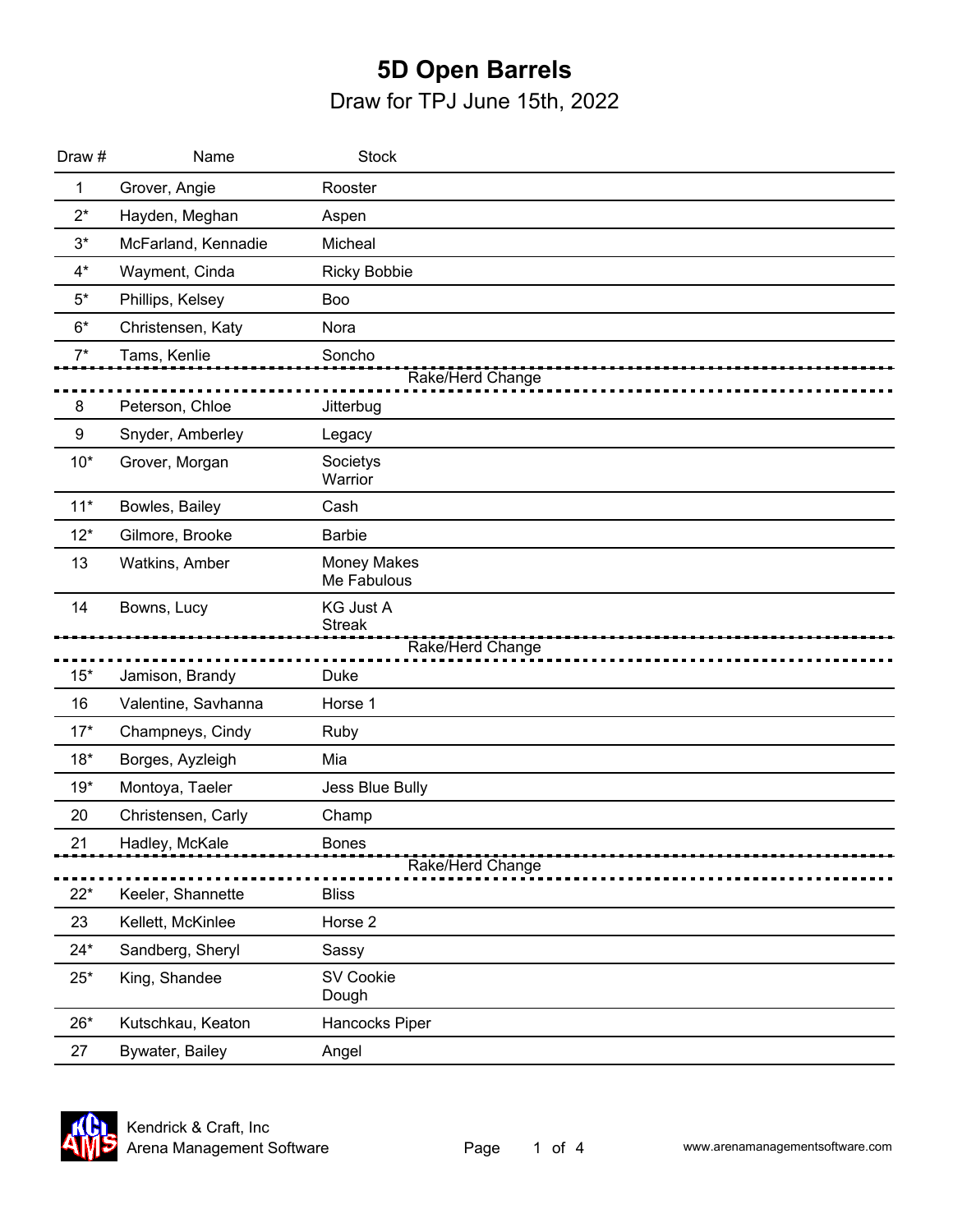## **5D Open Barrels**

Draw for TPJ June 15th, 2022

| Draw # | Name               | <b>Stock</b>                   |
|--------|--------------------|--------------------------------|
| $28*$  | Thompson, Tara     | Cats Little Louie              |
|        |                    | Rake/Herd Change               |
| 29     | Hirschi, Jenna     | Charmer                        |
| $30*$  | Savage, Aden       | Rudy Zan Nic                   |
| 31     | Threw, Jackie      | <b>Bubba</b>                   |
| 32     | Connett, Elin      | Ginger                         |
| $33*$  | Fearn, Chloe       | Shez So Kidd                   |
| 34     | Peterson, Emmy     | Cash                           |
| $35*$  | Henderson, Wendy   | Hooked on<br>Action (Annie)    |
|        |                    | Rake/Herd Change               |
| $36*$  | Jamison, Michelle  | Harley                         |
| $37*$  | Phillips, Kelsey   | Easter                         |
| $38*$  | Schultz, Laney     | Slim                           |
| $39*$  | Olsen, Jamie       | Champ                          |
| 40     | Ormond, Shauntay   | Callie                         |
| $41*$  | Swan, Jade         | Hadley                         |
| $42*$  | Bishop, Ashley     | <b>Punky Patsy</b>             |
|        |                    | Rake/Herd Change               |
| $43*$  | Hall, Sue          | See My Sock<br>(Whiz)          |
| 44     | Bywater, Sandy     | <b>JR Lanes Angel</b>          |
| 45*    | Felter, Kylie      | PTS Cruizer                    |
| 46*    | Sanders, Kelsie    | Redwood<br>Manny Joy           |
| 47*    | Sandberg, Taylor   | Luna                           |
| 48     | Hunziker, Lisa     | Lu Lu                          |
| 49*    | Davis, Tonia       | <b>Blue Pogonip</b><br>Society |
|        |                    | Rake/Herd Change               |
| 50     | Cornelison, Mandi  | Echo                           |
| $51*$  | Twitchell, Michael | <b>Elvis</b>                   |
| $52*$  | Grover, Angie      | Jackpot Leinster               |
| 53     | Snyder, Amberley   | Willow                         |
| $54*$  | Thompson, Suzanne  | Yer Killin Me<br>Smalls        |

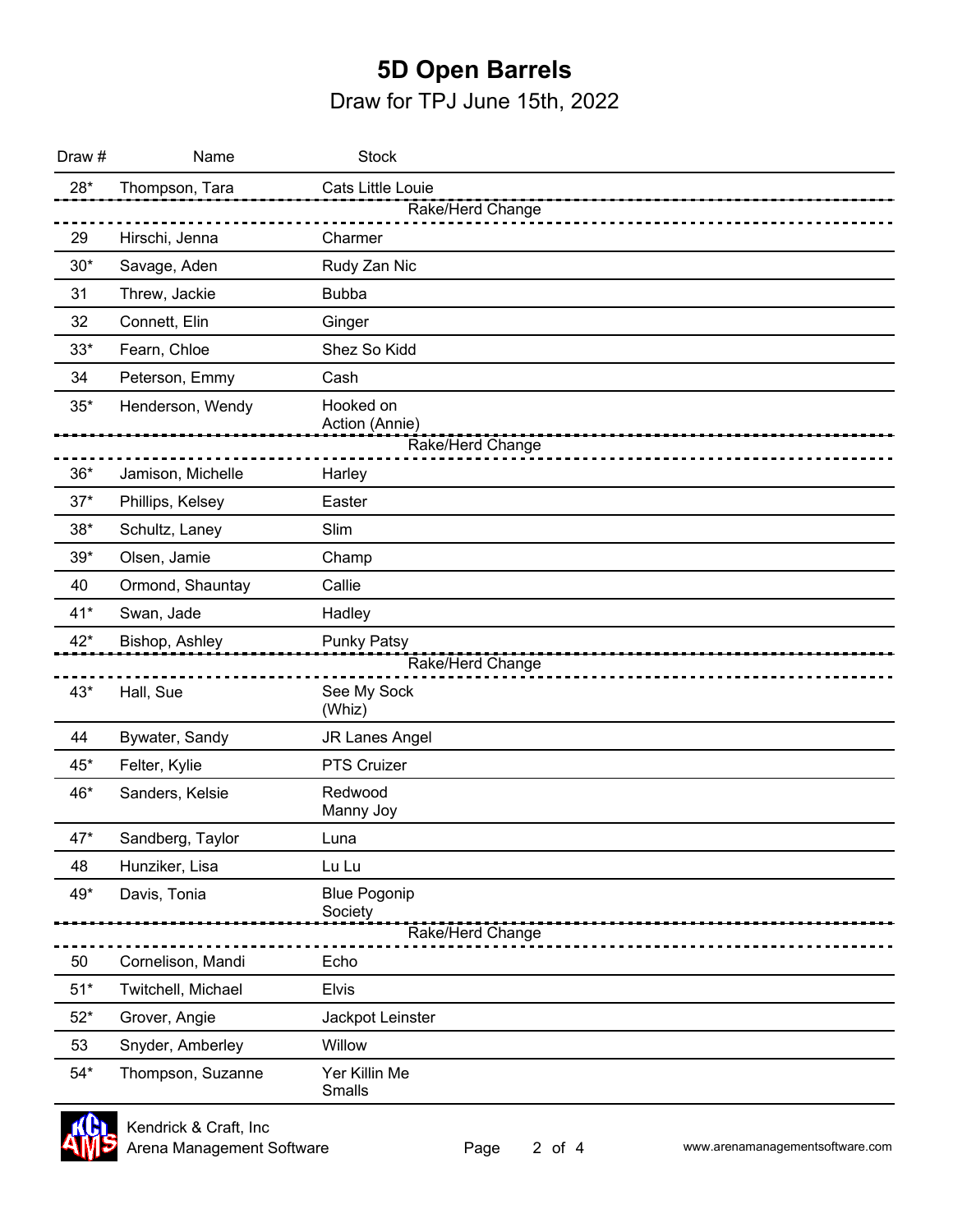## **5D Open Barrels**

Draw for TPJ June 15th, 2022

| Draw #      | Name              | <b>Stock</b>                                       |  |
|-------------|-------------------|----------------------------------------------------|--|
| $55^{\ast}$ | Barton, Monroe    | Horse 1                                            |  |
| 56          | Collier, Kiwi     | Jackie                                             |  |
|             |                   | Rake/Herd Change                                   |  |
| $57*$       | Christensen, Katy | Pistol                                             |  |
| $58*$       | Keeler, Shannette | <b>Tucker</b>                                      |  |
| $59*$       | Gilmore, Brooke   | Lottie                                             |  |
| 60          | Peterson, Chloe   | Amos                                               |  |
| $61*$       | Grover, Morgan    | Run Little Jack<br>Pot                             |  |
| $62*$       | Hancock, Kaylee   | Baby                                               |  |
| $63*$       | Sandberg, Sheryl  | Gene                                               |  |
|             |                   | Rake/Herd Change                                   |  |
| $64*$       | Lindsey, Susan    | Streakinnatived<br>ancer                           |  |
| $65*$       | Gruber, Crystal   | Rose                                               |  |
| 66*         | Gruber, Candace   | Dollar                                             |  |
| $67*$       | Palmer, Brecklynn | Shorty                                             |  |
| 68*         | Jamison, Brandy   | <b>Bliss</b>                                       |  |
| 69*         | Yamane, Nina      | Horse 1                                            |  |
| 70          | Fowers, Haydyn    | Sadie                                              |  |
|             |                   | Rake/Herd Change                                   |  |
| 71          | Ormond, Lexi      | Lena                                               |  |
| $72*$       | Kutschkau, Keaton | Six Easter Lilys                                   |  |
| 73          | Preece, Linzie    | Homer                                              |  |
| 74          | Cordon, Kortnee   | MooLah                                             |  |
| 75          | Threw, Jackie     | Candy                                              |  |
| 76*         | Doss, Dawn        | Steppin On Air<br>(Buddy)                          |  |
| 77          | McGovern, Mistie  | <b>Streakin Miss</b><br>Wonder<br>Rake/Herd Change |  |
| $78*$       | Madsen, Sayge     | Lexi                                               |  |
| 79          | Kellett, McKinlee | Horse 1                                            |  |
| $80*$       | Barton, Katie     | Playguns Best<br>Asset                             |  |
| 81          | Gallegos, Hanna   | Merlow                                             |  |
|             |                   |                                                    |  |